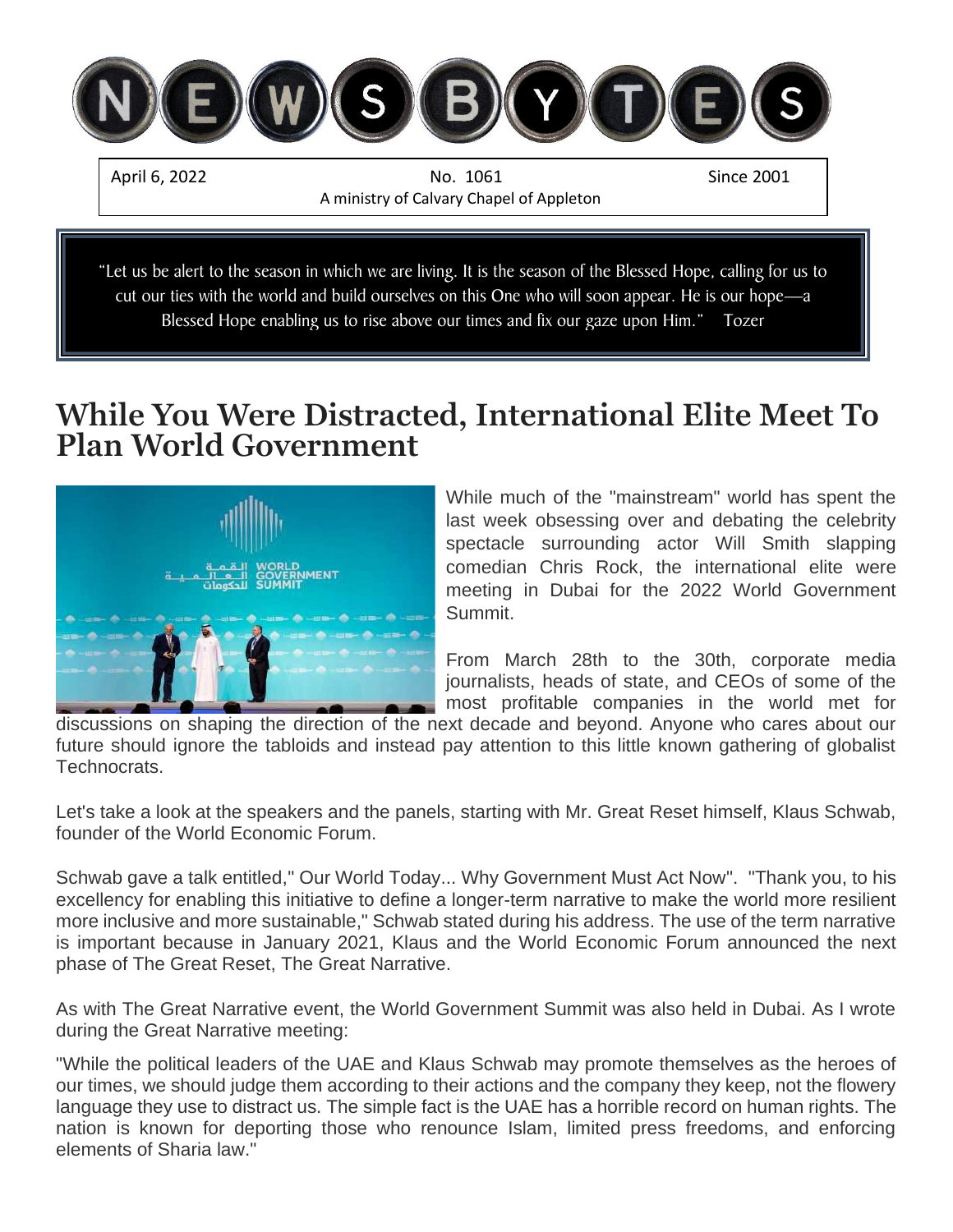During Schwab's short talk he also mentioned his pet project "the 4th Industrial Revolution," which is essentially the digital panopticon of the future, where digital surveillance is omnipresent and humanity uses digital technology to alter our lives. Often associated with terms like the Internet of Things, the Internet of Bodies, the Internet of Humans, and the Internet of Senses, this world will be powered by 5G and 6G technology. Of course, for Schwab and other globalists, the 4IR also lends itself towards more central planning and top-down control.

The goal is a track and trace society where all transactions are logged, every person has a digital ID that can be tracked, and social malcontents are locked out of society via social credit scores.

Immediately following Schwab was a panel which made no attempt to hide the goals of the globalists. The panel, "Are We Ready for A New World Order?", featured Fred Kempe, president and CEO of the Atlantic Council since 2007, as well as an anchor for CNN and a former advisor to former US president George W. Bush. Before joining the Council, Kempe was a prize-winning editor and reporter at the Wall Street Journal for more than 25 years.

In fact, the Atlantic Council had a fairly large presence at the World Government Summit, including appearances by Defne Arslan, senior director of the Atlantic Council IN TURKEY program, and Olga Khakova, Deputy Director of Global Energy Center of Atlantic Council.

For those who are unfamiliar with the Atlantic Council, I first reported in May 2018 that Facebook had partnered with the thinktank connected to NATO. I wrote:

"The Atlantic Council of the United States was established in 1961 to bolster support for international relations. Although not officially connected to the North Atlantic Treaty Organization, the Atlantic Council has spent decades promoting causes and issues which are beneficial to NATO member states. In addition, The Atlantic Council is a member of the Atlantic Treaty Organization, an umbrella organization which "acts as a network facilitator in the Euro-Atlantic and beyond."

The ATO works similarly to the Atlantic Council, bringing together political leaders, academics, military officials, journalists and diplomats to promote values that are favorable to the NATO member states. Officially, ATO is independent of NATO, but the line between the two is razor thin.

Essentially, the Atlantic Council is a think tank which can offer companies or nation states access to military officials, politicians, journalists, diplomats, etc. to help them develop a plan to implement their strategy or vision. These strategies often involve getting NATO governments or industry insiders to make decisions they might not have made without a visit from the Atlantic Council team.

This allows individuals or nations to push forth their ideas under the cover of hiring what appears to be a public relations agency but is actually selling access to high-profile individuals with power to affect public policy. Indeed, everyone from George H.W. Bush to Bill Clinton to the family of international agent of disorder Zbigniew Brzezinski have spoken at or attended council events."

Less than 6 months after Facebook and The Atlantic Council announced their partnership, more than 500 FB pages were accused of being "Russian disinformation" and deleted. The pages largely consisted of anti-war, police accountability, and independent journalism outlets. These pages and journalists directly challenged the narratives spun by the Atlantic Council stooges.

Dissecting the World Government Summit: Ukraine, SDGs, ESG, Blockchain, and AI

While many of the names in attendance might be unfamiliar to a Western audience, the speakers are men and women who absolutely play a vital role in international geopolitics.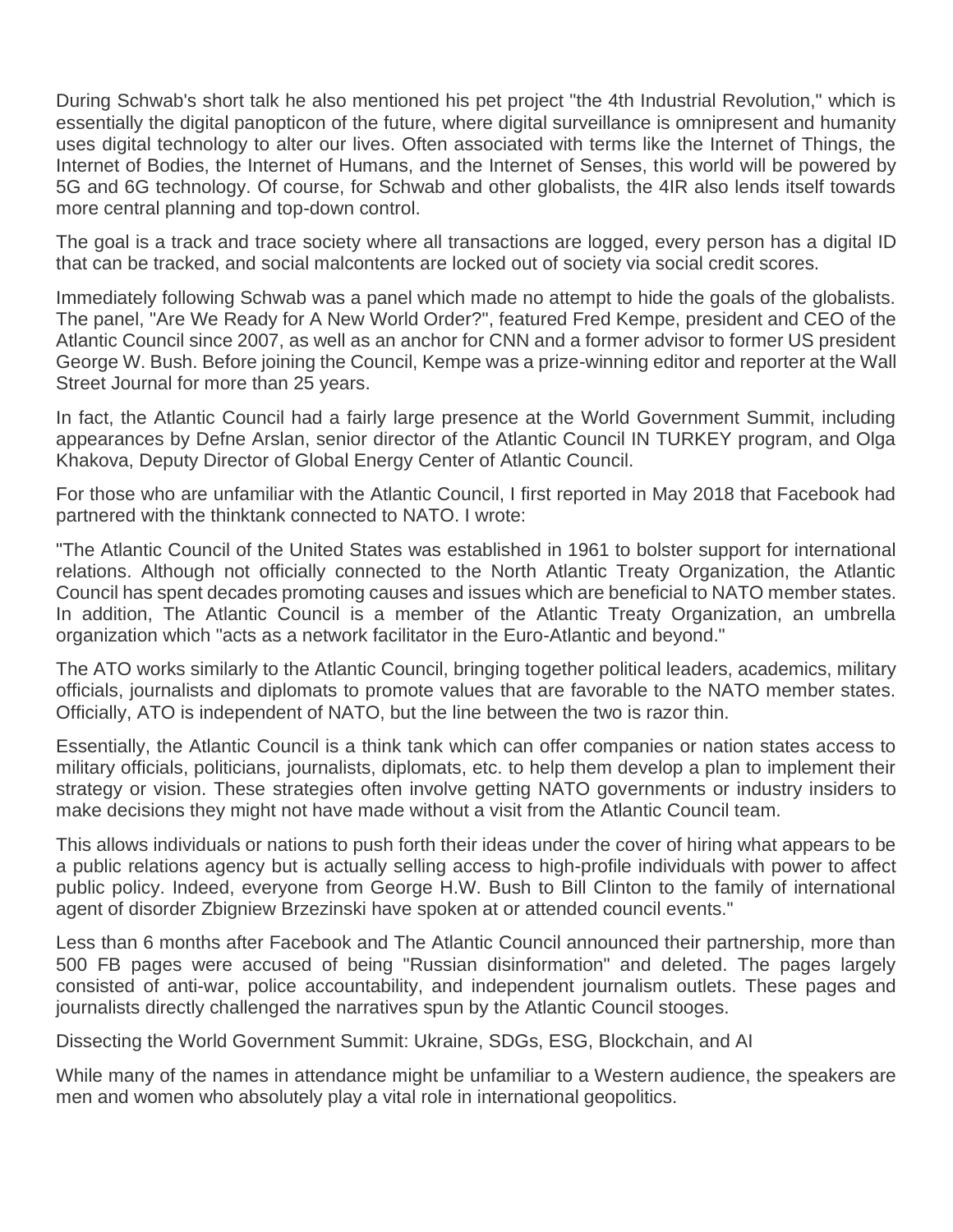Some of the featured speakers include:

- António Guterres, Secretary General of United Nations, giving a talk tiled Is "Our World Today... Our World of Tomorrow"

- Dr. Tedros Ghebreyesus, Director General of World Health Organization

- David Pekoske, Administrator of USA Transportation Security Administration

- Dr. Kaitlyn Sadtler, an American immunologist and bioengineer and Stadtman Tenure-Track Investigator at the National Institute of Biomedical Imaging and Bioengineering, part of the US NIH. She gave a presentation about Re-engineering Immunity with Next Generation Technologies

- H.H. Sheikh Sabah AlSabah, Prime Minister of Government of the State of Kuwait

- Jeon Hae cheol, Minister of the Interior and Safety of Government of the Republic of Korea

- Supattanapong Punmeechaow, Deputy Prime Minister and Minister of Energy of Secretariat of the Prime Minister of Thailand

- Mrs. Belinda Balluku is the Minister of Infrastructure and Energy of the Republic of Albania

- Mohammad Sanusi Barkindo Secretary General of OPEC, speaking about "Oil and Gas in a Net-Zero World"

The Russia-Ukraine conflict was also part of the discussions. Notably, Maxim Timchenko, CEO of DTEK, made an appearance. His bio states, "under his leadership, DTEK has evolved from a regional conventional energy company into Ukraine's largest private investor as well as leading energy company."

The appearance of Mr. Timchenko should not be overlooked, especially because he appears in a discussion called Post-Crisis Ukraine: New Energy for a New Europe, featuring Olga Khakova of the Atlantic Council, and Paula Dobriansk, Senior Fellow, Harvard Kennedy School of Government of Atlantic Council. Again, the presence of the Atlantic Council should not be taken lightly. They are the representatives of the Western Bloc of the New World Order.

The Russia-Ukraine conflict also factors into another panel title, Getting Off Russian Gas: Practical Steps for Europe, featuring more of the Atlantic Council goons, including Richard Morningstar, Founding Chairman of Global Energy Center, Atlantic Council, and Phillip Cornell, Senior Fellow of Global Energy Center, Atlantic Council.

The World Government Summit also spent considerable time discussing the United Nations Sustainable Development Goals (SDGs) which form the core of the Agenda 2030, itself part of The Great Reset agenda. Some speakers discussing the SDGs include:

- Dr. Mahmoud Safwat Mohieldi, the United Nations Special Envoy for the 2030 Finance Agenda, who is speaking on a panel about Arab Nations and the UN Sustainable Development Goals.

- María Sandoval, First Lady of Colombia of Government of Republic of Colombia, discussed "The Role of Women in Achieving the SDGs". The first day of the summit was actually dedicated to the role women will play in rolling out the so-called New World Order and global governance schemes. Sandoval celebrated the fact that Colombian President Ivan Duque launched "the first national development plan that was directly aligned with the SDGs, and this of course was something that provided a wider spectrum for women to act react and participate in these achievements of the SDGs."

- Catherine Russell, Executive Director of United Nations Children Fund, participated in a panel titled SDGs for Every Child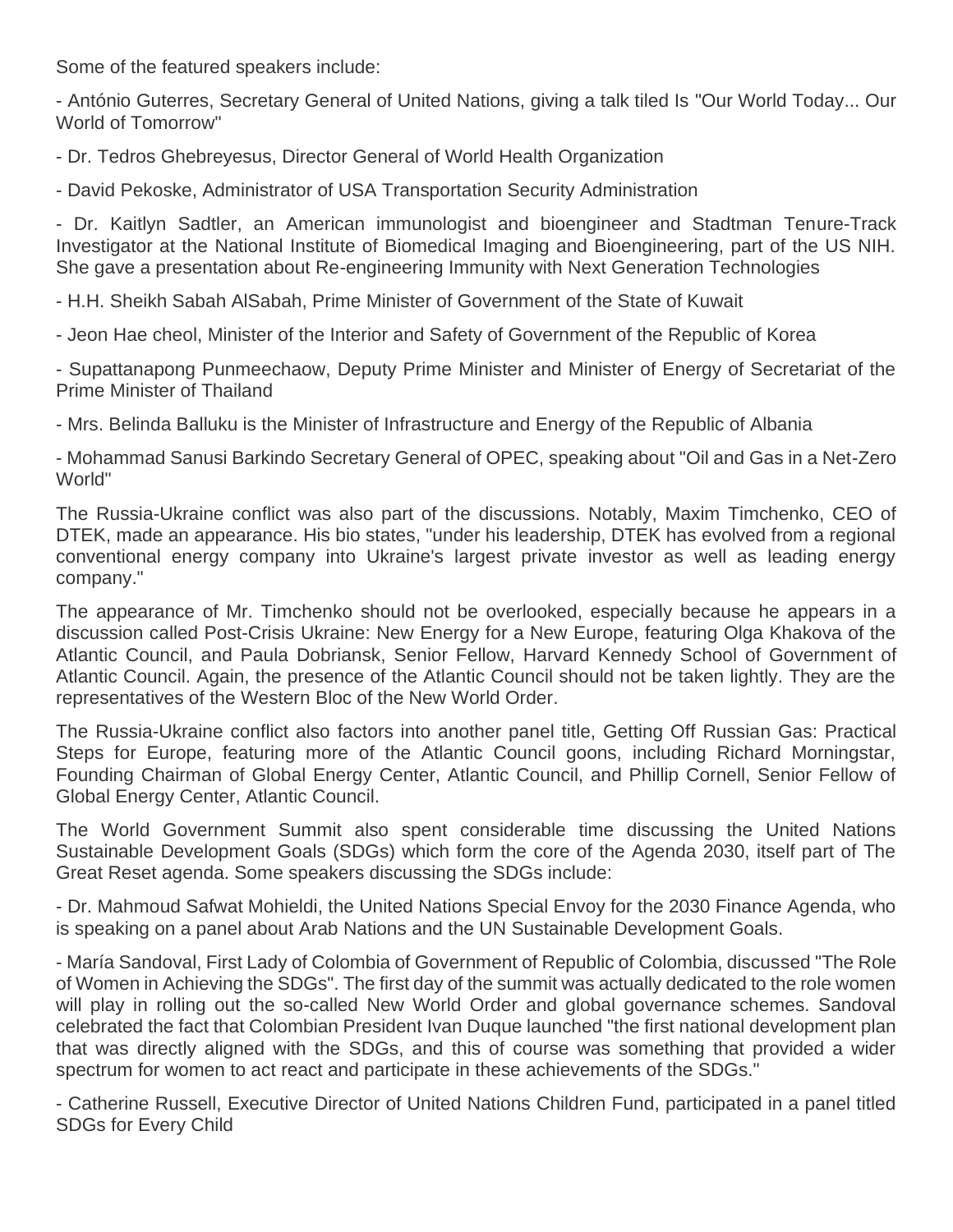The Summit also addressed the Environmental, Social, and Governance criteria (ESG) promoted by the UN in a panel entitled, Where does ESG Go From Here?. ESG investing is also sometimes referred to as sustainable investing, responsible investing, or socially responsible investing (SRI). The practice has become an increasingly popular way to promote the SDGs. The panel featured Neil R. Brown, Managing Director, KKR Global Institute and KKR Infrastructure. KKR Global Institute is the same organization that former US Army General and former CIA Director David Petraeus joined in 2013.

Additionally, a panel entitled, Is the World Ready for A Future Beyond Oil?, featured H.E. Suhail bin Mohamed AlMazrouei, Minister of Energy and Infrastructure of Ministry of Energy and Infrastructure; H.R.H Prince Abdulaziz Al Saud, Minister of Energy of Ministry of Energy - Kingdom of Saudi Arabia; and H.E. Masrour Barzani, Prime Minister of Kurdistan Regional Government.

Blockchain and Artificial Intelligence are a major piece of the Technocratic vision for 2030, so naturally there were several discussions on the use of blockchain, AI, and even 6G (the eventual successor to 5G technology).

There was a discussion on blockchain technology in a panel entitled, The Future of Blockchain... A Perspective from Industry Pioneer, featuring Changpeng Zhao, Chief Executive Officer of Binance, among others. Other panels focused on De-Fi (decentralized finance) featured Jamie Crawley, Editor in Chief of CoinDesk, and Charles Hoskinson, Co-Founder of Ethereum. I have recently reported on Hoskinson's statements regarding the use of blockchain to implement ESG and SDG programs and the danger they pose to privacy and liberty.

There was also a panel focused on the introduction of Central Bank Digital Currencies entitled, CBDCs and Stablecoins: Can They Co-Exist?. The CBDCs schemes being rolled out in nations around the world are a crucial component of The Great Reset.

One panel focuses on a concept called Human Meta-Cities, which sound like a rebranding or updating of the so-called Smart Cities. The panel description states,

"in a world of change and rapid technological development, we shed light on a new vision for planning future cities centered around human needs and aspirations. This new framework will help governments refine their role in planning the new world taking advantage of the digital transformation opportunities that are taking place."

Another panel which makes clear the Technocratic dream was entitled, The Invisible Government: Eliminating Bureaucracy Through Technology. The description of the panel states:

"Technology is creating new possibilities as it simplifies processes, enables instant feedback, and ultimately improves customer experience. In the public sector, digitalization and artificial intelligence are creating a new model of governance - 'invisible' governments that are more agile, responsive, human-centric, and data-driven. In this session, global policymakers and experts will share their bold vision and experience in utilizing technology to eliminate bureaucracy and innovate government services for the future."

What goes unsaid in the panel description is that making the government "invisible" will actually lead to a world of no accountability for government and politicians. In reality, the Technocrats imagine a world where the tyrannical technological systems are invisible and the average person has zero recourse for preventing exclusion or punishment based on their social credit score.

This is the world these Technocrats -- many of whom are unelected -- envision. The only way this vision will not come to pass is if the people of the world throw their televisions away, ignore the celebrity drama, and start exiting from these slavery systems.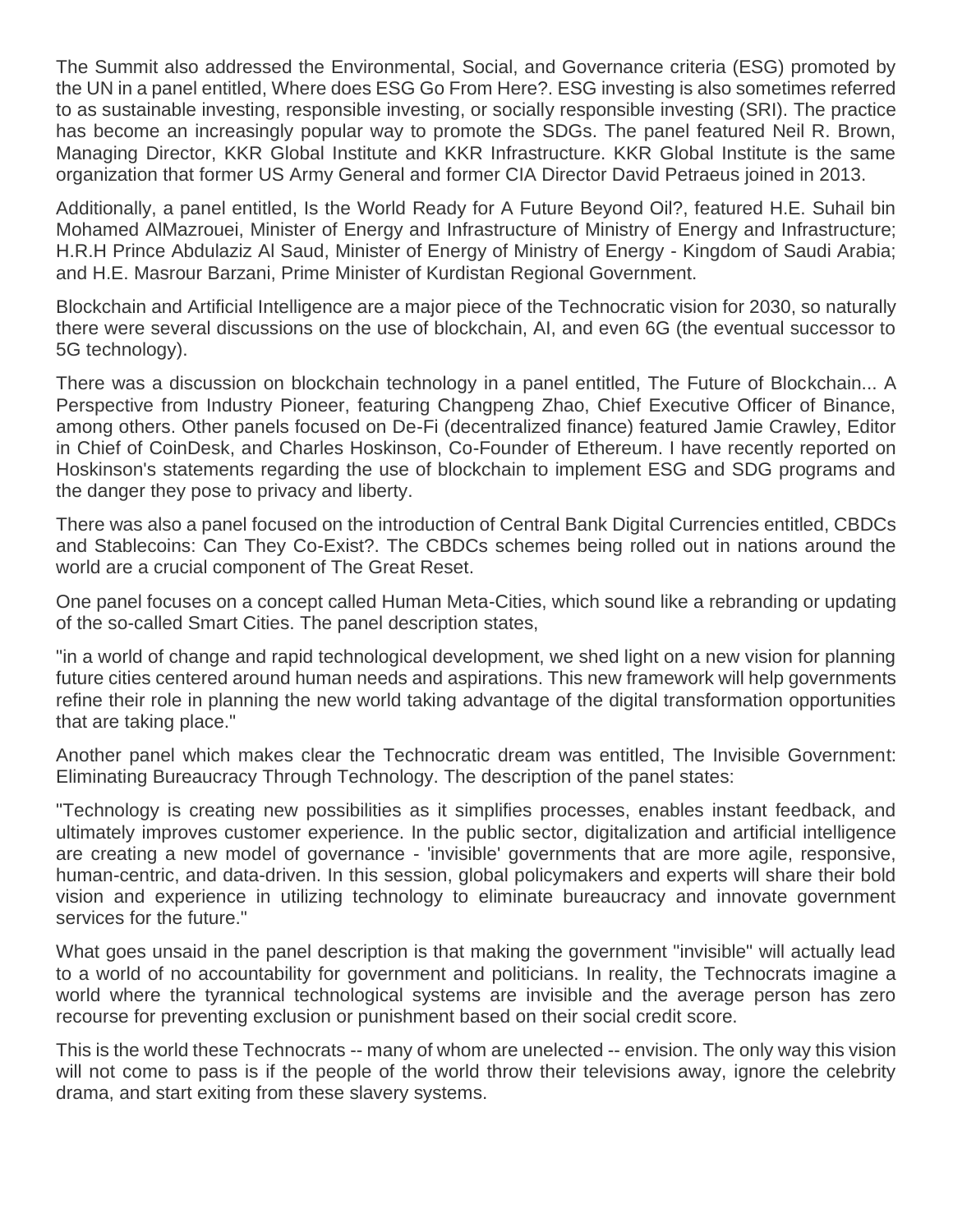# **WEF Founder Klaus Schwab calls for a 'great narrative' for humankind at meeting in Dubai**

### **The WEF is about to have a great narrative to go with the great reset agenda**

#### Sociable.co

World Economic Forum (WEF) Founder Klaus Schwab launches the Great Narrative Meeting in Dubai, which aims to create a "story for the future" that will be the "great narrative for humankind."

The WEF's great reset is about to have a great narrative to further its agenda.



Klaus Schwab

*"We are here to develop the great narrative, a story for the future" — Klaus Schwab, Great Narrative Meeting, 2021*

Speaking at the Great Narrative Meeting in Dubai, United Arab Emirates today, Schwab [announced](https://www.weforum.org/events/the-great-narrative-2021/about) his intent to develop a great narrative that public and private entities will use to shape the future of humanity.

"We are here to develop the great narrative, a story for the future," said Schwab.

"In order to shape the future, you have first to imagine the future, you have to design the future, and then you have to execute it," he added.

"Here, I think the next two days, we will look [to] how we imagine, how we design, how we execute the great narrative, how we define the story of our world for the future."

*"Let's use our positive energy really to create a great narrative for humankind in the next two days" — Klaus Schwab, Great Narrative Meeting, 2021*

*"People have become much more self-centered, and to a certain extent, egoistic" — Klaus Schwab, Great Narrative Meeting, 2021*

The Great Narrative Meeting runs for two days where the unelected globalists will brainstorm ideas on how to run society from the top-down, and they will publish their findings in a book called "**The Great Narrative**" in early 2022.

According to Schwab, there are three obstacles in the globalists' way of shaping humanity's future :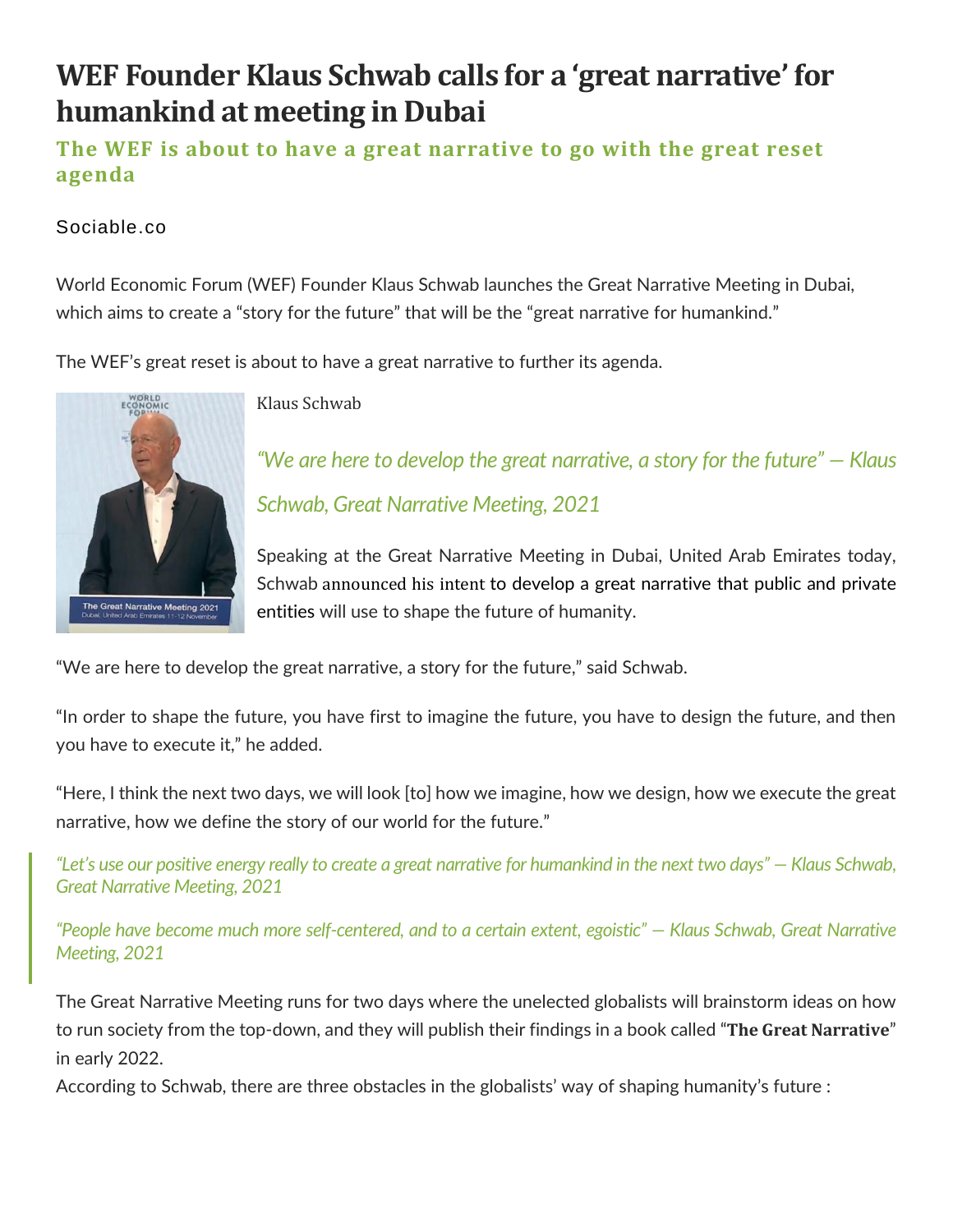- 1. *People have become much more self-centered, and to a certain extent, egoistic. In such a situation it is much more difficult to create a compromise because shaping the future, designing the future usually needs a common will of the people.*
- 2. *We all have become so much crisis-focused with the pandemic.*
- 3. *The world has become so complex. Simple solutions to complex problems do not suffice anymore.*

On the complexity of the world, Schwab added, "You have today, not anymore separation between social, political, technological, ecological — it's all interwoven.

"It's very difficult in such a situation to really bring everybody together and to imagine and to design the future."

#### *"Designing the future usually needs a common will of the people" — Klaus Schwab, Great Narrative Meeting, 2021*

With respect to the first obstacle Schwab mentions, the WEF's great reset itself is a polarizing agenda that, if anything, has brought the common will of the people against it  $-$  not for it  $-$  people don't like being told they'll own [nothing](https://www.forbes.com/sites/worldeconomicforum/2016/11/10/shopping-i-cant-really-remember-what-that-is-or-how-differently-well-live-in-2030/?sh=1e0a1bad1735) and they'll be happy.

*"We all have become so much crisis-focused with the pandemic" — Klaus Schwab, Great Narrative Meeting, 2021*

Secondly, Schwab complains that we have all become too crisis-focused on the pandemic, yet the WEF publishes reports on the pandemic on a daily basis while constantly reminding people that the pandemic is a reason why we need a great reset.

*"You have today, not anymore separation between social, political, technological, ecological — it's all interwoven" — Klaus Schwab, Great Narrative Meeting, 2021*

And to Schwab's third obstacle of the complexity growing out of not having separation between government, business, and science — that is exactly what the WEF strives to accomplish — to be the global organization for public and private stakeholder collaborations, which is a closer merger of corporation and state.

#### *"We have learned the lesson how little we were prepared for a pandemic" — Klaus Schwab, Great Narrative Meeting, 2021*

The great narrative is a continuation of the great reset  $-$  a story that attempts to legitimize a technocratic makeover of society and the global economy while claiming to work for "the benefit of mankind" with the help of technologies emerging from the so-called fourth industrial revolution.

Accelerating the great reset agenda is the COVID-19 pandemic, which Schwab said in [2020](https://sociable.co/technology/skeptical-great-reset-technocratic-agenda-waited-years-crisis-exploit/), "represents a rare but narrow window of opportunity to reflect, reimagine, and reset our world to create a healthier, more equitable, and more prosperous future."

Speaking in Dubai today, Schwab told the audience, "We have learned the lesson how little we were prepared for a pandemic, but there are other risks we potentially have to face."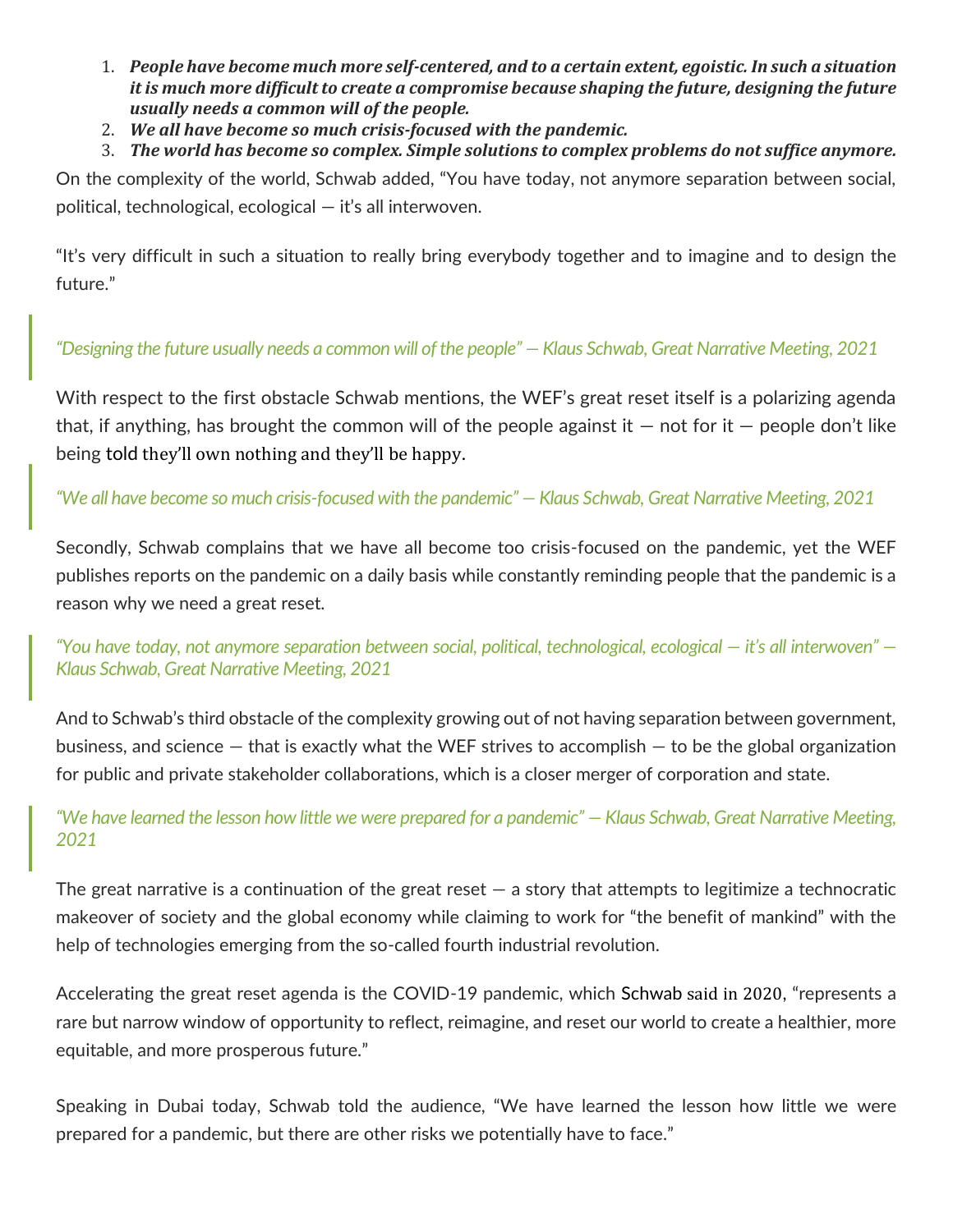Schwab can speak with confidence to the fact about governments and organizations not being prepared for a pandemic because the WEF and partners simulated fake pandemic exercises that [concluded](https://sociable.co/technology/supply-chain-events-pandemic-prophecies-great-reset/) the same. In fact, the Event 201 exercise that took place in October, 2019, specifically simulated a [coronavirus](https://sociable.co/government-and-policy/timeline-great-reset-agenda-event-201-pandemic-2020/) [outbreak](https://sociable.co/government-and-policy/timeline-great-reset-agenda-event-201-pandemic-2020/) just moments before the real one happened.

Event 201 "highlighted" the "fictional" challenges of a pandemic, along with recommendations that go hand-in-hand with the great reset agenda that has set up camp in the nefarious "new normal."

*"We know the world is not inclusive enough. We know the world is not sustainable enough. And the world is not collaborative enough" — Klaus Schwab, Great Narrative Meeting, 2021*

At the Great Narrative Meeting in Dubai, Schwab used similar language of inclusivity, sustainability, and resiliency that he talked about in his [declaration](https://www.weforum.org/agenda/2020/06/now-is-the-time-for-a-great-reset/) for the great reset.

"We know that the world should be more resilient," Schwab said in today's meeting.

"We know the world is not inclusive enough. We know the world is not sustainable enough. And the world is not collaborative enough," he added.

Reflecting back on the World Economic Forum's history, Schwab told the Dubai crowd:

"We felt it's very important that we really work together on a global level to make sure that we use the potential of the fourth industrial revolution for the benefit of mankind because technology also has certain pitfalls and can be used to the detriment of humankind."

*"Sometimes to make short-term compromises is in the long-term interest of every party involved" — Klaus Schwab, Great Narrative Meeting, 2021*

In creating order out of the coronavirus chaos, the great reset promises to bring about "a more secure, more equal, and more stable world," as Schwab declared in June, 2020.

Fast forward to today, and the WEF founder says that governments, businesses, and scientists will be the "glue" that will form global cooperation, and that short-term compromises will need to be made in order to satisfy long-term interests.

"I think what we are doing here is very important because you can cooperate if you define the common interests which we have, and if we show all the politicians that at the end, sometimes to make shortterm compromises is in the long-term interest of every party involved."

Schwab concluded by saying, "Let's use our positive energy really to create a great narrative for humankind in the next two days."

*"The grand narrative has lost its credibility, regardless of what mode of unification it uses, regardless of whether it is a speculative narrative or a narrative of emancipation" — Jean-Francois Lyotard, "The Post Modern Condition: A Report on Knowledge" (1979)*